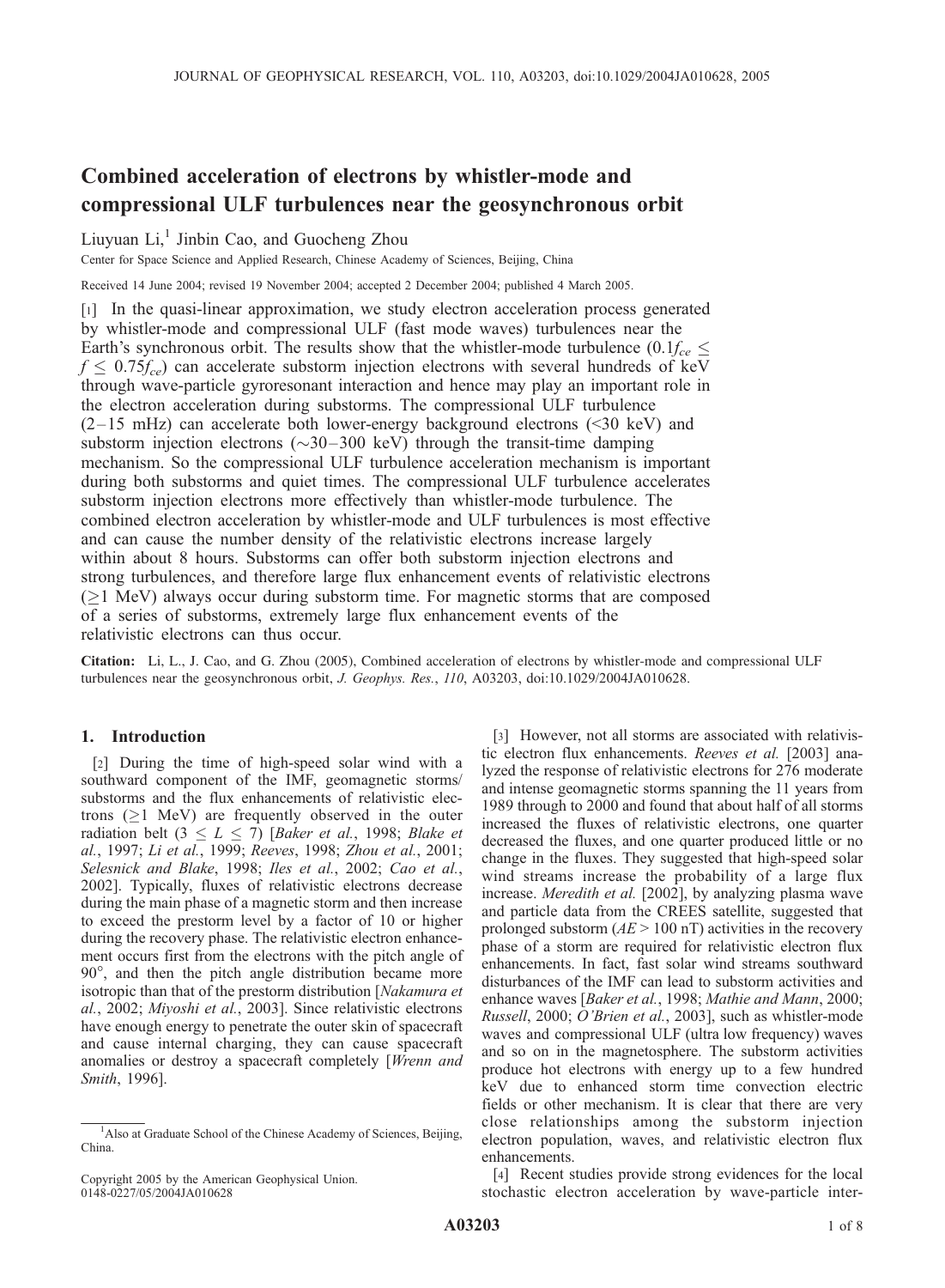actions involving whistler-mode chorus and the electrons can be accelerated to relativistic energy range [Horne et al., 2003; Summers and Ma, 2000a; Meredith et al., 2003; Miyoshi et al., 2003; Li et al., 2004]. Some other studies show that the drift resonance between electrons and toroidal mode ULF waves can transport electrons radially inward and make them energized [Elkington et al., 1999, Hudson et al., 2000, 2001; Nakamura et al., 2002]. Finally, if electron pitch angle scattering is sufficiently rapid to maintain an isotropic distribution function, the compressional magnetic field component (along background magnetic field) of compressional ULF (fast mode waves) can also resonate with these electrons and energize them via transit time damping [Summers and Ma, 2000b]. Undoubtedly, electron accelerations by different waves are most important causes of the enhancements of relativistic electron flux in the outer radiation belt, but most previous studies focused on the electron acceleration by only one kind of waves.

[5] In fact, the relativistic electron flux enhancements are different when different waves exist in the magnetosphere. Statistic results show that storms with neither strong ULF waves nor whistler-mode waves have the lowest flux of MeV electrons; storms with only ULF waves or whistlermode waves have a somewhat higher flux of MeV electrons; and storms with both strong ULF waves and whistler-mode waves have the highest flux of poststorm MeV electrons at  $L \sim 4.5$  [O'Brien et al., 2003]. Furthermore, ULF waves and whistler-mode waves interact together with electrons in many regions. For example, Polar/HIST, HEO, and LANL satellites measured a series of global relativistic electron flux enhancements that are associated with substorm activities in January 1997 [Baker et al., 1998]; a rapid flux enhancement observed by LANL satellite took place within about 12 hours after the midday of 10 January. At the same time, some low-frequency waves with fluctuating magnetic field amplitude of 50 nT were measured at various CANOPUS ground stations [Baker et al., 1998]. Moreover, compressional waves with strongest signals at  $1-$ 15 mHz were observed by GEOTAIL at  $2100 - 2400$  (UT) on 10 January 1997, and these fast mode waves have much broader power spectra than the narrow-banded field-line resonances with a toroidal mode simultaneously observed by POLAR at  $L = 10.2 - 6.6$  [Laakso et al., 1998]. In addition, VLF chorus with fluctuating intensity up to  $\sim$ 100 pT is observed by POLAR during 10 January 1997 [Lauben et al., 1998]. We also investigated the VLF/ELF wave data from GEOTAIL and found that VLF/ELF wave activities were enhanced markedly on that day. GEOTAIL satellite went through geosynchronous altitude ( $L \sim 6.6$ ) four times at about 0100 UT, 0800 UT, 1000 UT and 2200 UT, respectively. In this case, electrons, whistler-mode, and compressional ULF waves may possibly exist in the same region at the same time. Thus electrons will probably be accelerated jointly by whistler-mode waves and ULF waves.

[6] In this paper, we focus on the combined acceleration process of trapped electrons by whistler-mode and compressional ULF turbulences near the Earth's geosynchronous orbit. The initial trapped electrons consist of background hot electrons (<30 keV) and substorm injection electrons  $(\sim]30-300 \text{ keV}$ ). It is assumed that the adiabatic acceleration due to radial diffusion or transport is weaker and can be ignored for strong pitch scattering of electrons caused by VLF/ELF waves.

#### 2. Physical Model

## 2.1. Initial Momentum Distribution Function of Seed Electrons

[7] Since we mainly focus on the initial trapped electron accelerations, we assume that during the substorm course, the electrons near the geosynchronous orbit mainly consist of two components: substorm injection electrons and background hot electrons. Therefore the initial normalized distribution function of electrons can be given by

$$
f(p) = \frac{(1 - \epsilon)}{\pi^{3/2} \Delta_b^3} \exp\left(-\frac{p^2}{\Delta_b^2}\right) + \epsilon C \exp\left[-\frac{(p - p_0)^2}{\Delta_s^2}\right],
$$
 (1)

where  $\Delta_s$  and  $\Delta_b$  are the normalized thermal spreads of momentum of substorm injection electrons and background electrons, respectively,  $p_0$  is the central momentum corresponding to the central energy of substorm injection electrons,  $\varepsilon = n_s/n_b$  is the density ratio,  $n_s$  is the number density of substorm injection electrons,  $n(=n_s + n_b)$  is the number density of all electrons, and  $n<sub>b</sub>$  is the number density of background hot electrons. The density ratio  $\varepsilon$  is related to the substorm index (AE), and a larger  $\epsilon$ corresponds to a larger substorm and more injected electrons. Since the substantially different substorm activity levels changed very much the intensities of low-to-moderate energy electrons at geosynchronous orbit [Baker et al., 1998],  $p_0$  may be different for different substorms too. The momentum and the thermal spreads of momentum are normalized by  $m_e c$ , where  $m_e$  is the rest mass of an electron,  $\nu$  is the electron velocity, and  $c$  is the speed of light. The momentum distribution function is normalized by  $n/(m_e c)^3$ . The quantity  $C$  is a constant and can be calculated from the equation  $\int_0^\infty f(p) 4\pi p^2 dp = 1$ .

#### 2.2. Whistler-Mode Turbulence in the Magnetosphere

[8] Whistler-mode waves are observed mainly outside the plasmapause in the frequency range  $0.1 \sim 1.0 f_{ce}$  (where  $f_{ce}$ is the electron cyclotron frequency) and can be excited by cyclotron resonance with isotropic 10– 100 keV electrons over a broad range of local times  $(0000-1500 \text{ MLT})$ [Summers et al., 2004], the amplitude of whistlermode waves also depends on their locations and substorm activities. Usually, equatorial lower-band chorus in the region  $3 \le L \le 7$  during active times (AE > 300 nT) has an amplitude  $\delta B_W = 10 - 100$  pT [Lauben et al., 1998; Meredith et al., 2001].

[9] The whistler-mode wave frequency,  $\omega$ , is between the proton and electron cyclotron frequencies. The dispersion relation of parallel propagation whistler-mode waves can be expressed approximately by

$$
\omega = k^2 / G,\tag{2}
$$

where  $k = k_{\parallel}$  is the parallel wave number,  $G \equiv \omega_{pe}^2 / \Omega_e^2$ ,  $\omega_{pe}$  is the electron plasma frequency, and  $\Omega_e$  is the electron cyclotron frequency. The frequency and wave number are normalized by  $\Omega_e$  and  $\Omega_e/c$ , respectively.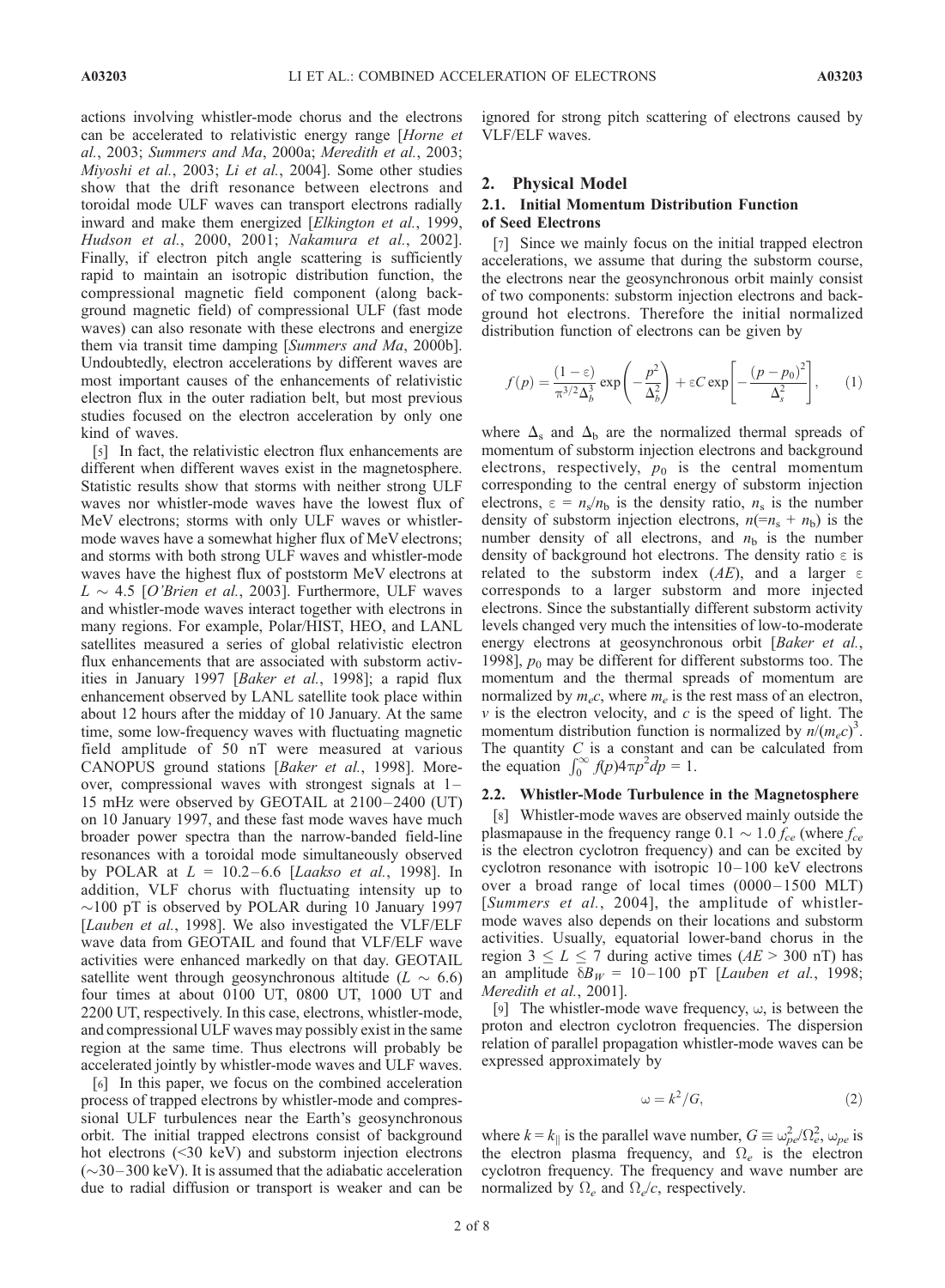[10] Generally, the power spectral density of whistlermode turbulence magnetic field is a Gaussion frequency distribution [Tsurutani and Smith, 1977; Horne et al., 2003; Summers et al., 2004].  $B^2(\omega)$  is normalized by  $\Omega_e/B_0^2$  and given by

$$
B^{2}(\omega) = \begin{cases} A \exp\left(-\frac{(\omega - \omega_{m})}{\delta\omega}\right)^{2}, \omega_{lc} \leq \omega \leq \omega_{uc} \\ 0, \text{else } \omega \end{cases}
$$
(3)

where

$$
A = \frac{R_W}{\delta \omega} \frac{2}{\sqrt{\pi}} \left[ erf \left( \frac{\omega_m - \omega_{lc}}{\delta \omega} \right) + erf \left( \frac{\omega_{uc} - \omega_m}{\delta \omega} \right) \right]^{-1},
$$

and  $\omega_{lc}$ ,  $\omega_{uc}$ ,  $\omega_m$ , and  $\delta\omega$  are the lowest frequency, the upper frequency, the frequency of maximum wave power, and the bandwidth. All of the frequencies are normalized by  $\Omega_e$ .  $R_W$  =  $(\Delta B_W/B_0)^2$ , where  $\Delta B_W$  is the average amplitude of whistlermode wave magnetic field and  $B_0$  is equatorial ambient magnetic field.

[11] The interaction between the parallel propagation whistler waves and electrons occurs through the first-order cyclotron resonance (harmonic number  $m = 1$ ). The relativistic gyroresonant condition is given by

$$
\omega = k\beta\mu + \frac{1}{\gamma},\tag{4}
$$

where  $\beta = v/c$  is the normalized velocity and  $\mu$  is the cosine of the electron pitch angle,  $\gamma = (1 + p^2)^{1/2}$  is the Lorentz factor, and  $p$  is the normalized momentum.

### 2.3. Compressional ULF Turbulence in the Magnetosphere

[12] Compressional ULF turbulence intensity in the magnetosphere is larger in the case of high-speed solar wind than that in the case of low-speed solar wind. The compressional ULF turbulence may be produced in wider L range  $(L \sim 3-10)$  [Higuchi and Kokubun, 1988; Anderson et al., 1990; Zhu and Kivelson, 1991]. The normalized dispersion relation of the compressional waves in the frequency range  $\omega \ll \Omega_i$  can be written as

$$
\omega = k\beta_A,\tag{5}
$$

where  $k$  is the wave number of the oblique propagation mode,  $\beta_A = v_A/c$ , and  $v_A$  is the Alfvén speed.

[13] The power law spectrum of the compressional ULF turbulence can be expressed as the Kolmogorov type approximately [Zhu and Kivelson, 1991; Schlickeiser et al., 1998; Posch et al., 2003], and the spectral energy density  $W(k)$  is assumed to take the form [Summers and Ma, 2000b]

$$
W(k) \propto k^{-q}, k < k_{\min}, \tag{6}
$$

where q (>1) is the spectral index and  $k_{\text{min}}$  is some minimum wave number.

[14] For the compressional ULF turbulences, the resonance with harmonic number  $m = 0$  between the compres-

sion component of the ULF wave field and electrons (i.e., the effect of transit-time damping) can occur [Summers and Ma, 2000b]. The resonance condition is given by

$$
\omega = k\xi \beta \mu,\tag{7}
$$

where  $\xi = \cos \psi$ , and  $\psi$  is the propagation angle of the compressional ULF waves. We can get  $\beta > \beta_A$  from equations (5) and (7), which shows that the resonance is only possible for electrons with speeds exceeding the Alfvén speed.

#### 2.4. Momentum Diffusion Equation

[15] In the quasi-linear approximation, the temporal evolution of the momentum distribution function of electrons is controlled by the Fokker-Planck equation. Since the pitch angle scattering timescale is much shorter than the momentum diffusion timescale [Horne et al., 2003], the momentum distribution of electrons can be assumed to be isotropic in the momentum diffusion process. It is assumed that sinks and sources of electrons and the spatial variation of the distribution function can be neglected in the momentum diffusion process. Then we can readily obtain a normalized momentum diffusion equation by integrating the diffusion equation over the pitch angle [Steinacker and Miller, 1992; Schlickeiser and Miller, 1998; Summers and Ma, 2000a, 2000b]:

$$
\frac{\partial f}{\partial t} = \frac{1}{p^2} \frac{\partial}{\partial p} \left[ p^2 D(p) \frac{\partial f}{\partial p} \right].
$$
 (8)

[16] Since whistler-mode and compressional ULF waves are located in different frequency ranges, their contributions to the electron momentum diffusion can be regarded approximately as independent. Therefore the combined momentum diffusion coefficient can be written as the sum of two coefficients:

$$
D(p) = D_W(p) + D_U(p),\tag{9}
$$

G

;

where

$$
D_{W}(p) = \frac{1}{2} \int_{-1}^{1} \left( D_{pp} - \frac{D_{\mu p}^{2}}{D_{\mu \mu}} \right) d\mu,
$$
  
\n
$$
D_{pp}(\mu, p) = (1 - \mu^{2}) I_{2}, D_{\mu p}(\mu, p) = \frac{(1 - \mu^{2})}{p} \left( \frac{p}{\gamma} I_{1} - \mu I_{2} \right),
$$
  
\n
$$
D_{\mu\mu}(\mu, p) = \frac{(1 - \mu^{2})}{p^{2}} \left( \frac{p^{2}}{\gamma^{2}} I_{0} - 2\mu \frac{p}{\gamma} I_{1} + \mu^{2} I_{2} \right),
$$
  
\n
$$
\mu, p) = \pi A \sum_{r} \exp \left[ -\left( \frac{\omega_{r} - \omega_{m}}{\delta \omega} \right)^{2} \right] \left( \frac{k_{r}}{G} \right)^{l} \left| \mu \frac{p}{\gamma} - \frac{2k_{r}}{G} \right|^{-1},
$$
  
\n
$$
l = 0, 1, 2
$$
  
\n
$$
k_{r} = k_{\pm} = \frac{G}{2\gamma} \left[ \mu p \pm \sqrt{(\mu p)^{2} + \frac{4\gamma}{G}} \right];
$$

 $I_l(\mu)$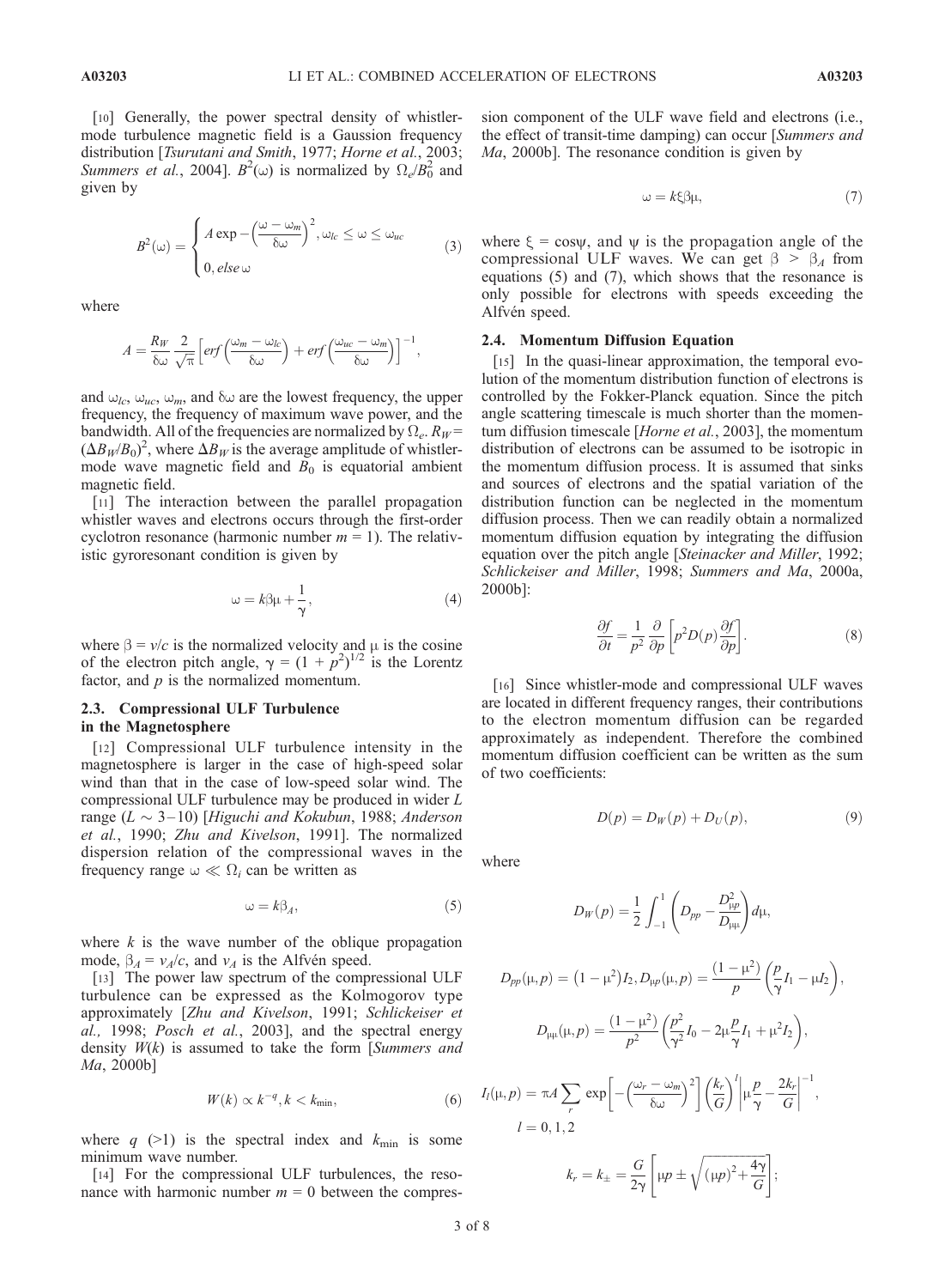and

$$
D_U(p) = \frac{\pi (1-q)}{4} R_U \gamma p^{q-1} (k_{\min})^{q-1} \beta_A^2 I(x, \beta_A, k_{\min}),
$$
  

$$
I(x, \beta_A, k_{\min}) = \begin{cases} c_1(q) \log(1/x), 1 < q \le 2, \\ c_2(q) p^{(2-q)} k_{\min}^{(2-q)} \log(1/x), q > 2, \end{cases}
$$

$$
c_1(q) = 2^{(1-q)} \frac{q}{4-q^2} \frac{\Gamma(q)\Gamma(2-q/2)}{\Gamma^3(1+q/2)},
$$

$$
c_2(q) = \frac{2q^2 - 3q + 4}{4q(2q - 3)}, x = \beta_A/\beta = \gamma \beta_A / p, R_U = \left(\frac{\Delta B_U}{B_0}\right)^2.
$$

 $D_W(p)$  is the momentum diffusion coefficient of whistlermode turbulence,  $k_r$  is resonant wave numbers for resonance between whistler-mode waves and electrons with different energies, the  $k_{+}$  is for whistler-mode waves traveling parallel to ambient magnetic field, and the  $k_{-}$  is for the whistler-mode waves traveling antiparallel.  $D_U(p)$  is the momentum diffusion coefficient of compressional ULF waves.  $\Delta B_U$  is the average amplitude of compressional ULF waves. All the momentum diffusion coefficients and time are normalized by  $m_e^2 c^2 \Omega_e$  and  $2\pi/\Omega_e$ , respectively.

#### 3. Numerical Results

[17] At the geosynchronous altitude, the equatorial ambient magnetic field  $B_0$  is about 110 nT, electron cyclotron frequency  $f_{ce} = \Omega_e/2\pi = 3.1$  kHz, and proton cyclotron frequency  $f_{cp} = \Omega_p / 2\pi = 0.167$  kHz. Average electron density  $n_e$  increases an order of magnitude from nightside to the dayside:  $n_e = 0.6 \sim 30 \text{ cm}^{-3}$  during quite time and 0.4  $\sim$  10 cm<sup>-3</sup> during geomagnetospheric active times at  $L = 6.6$  [*Laakso et al.*, 2002], so it is possible that the average electron density may exceed  $1 \text{ cm}^{-3}$  during active times (e.g., after substorm injection electrons). In the following numerical calculation, we adopt three electron densities  $n_e = 2$ , 5, 10 cm<sup>-3</sup>, corresponding to  $f_{pe}/f_{ce} = 4.1$ , 6.5, 9.2, respectively.

[18] The typical parameters of whistler-mode turbulence:  $\omega_{lc}$  = 0.1,  $\omega_{uc}$  = 0.75,  $\omega_m$  = 0.35,  $\delta \omega$  = 0.15, A  $\approx$  $7.5R_W(erf(1.7) + erf(2.7))^{-1}$ ,  $R_W = 1.0 \times 10^{-8}$ ,  $4.0 \times$  $10^{-8}$ ,  $9.0 \times 10^{-8}$ , when  $\Delta B_W = 11$ , 22, 33 pT [*Parrot and* Gaye, 1994; Lauben et al., 1998; Baker et al., 1998; Summers et al., 2004; Meredith et al., 2001; Miyoshi et al., 2003; Horne et al., 2003]. For the compressional ULF turbulence [Higuchi and Kokubun, 1988; Anderson et al., 1990; Zhu and Kivelson, 1991; Baker et al., 1998; Laakso et al., 1998; Rostoker et al., 1998; Mathie et al., 2000; Prikry et al., 1998; Summers and Ma, 2000b], the frequency range is about 2 mHz  $\leq f \leq 15$  mHz and the corresponding the minimum wave number  $k_{\text{min}}$  is 2.56  $\times$  10<sup>-4</sup>. Since only electrons with a velocity larger than the Alfvén speed can be accelerated by compressional ULF turbulence, the momenta of resonant electrons should be larger than 0.0245.  $R_U =$  $1.0 \times 10^{-2}$ ,  $4.0 \times 10^{-2}$ ,  $9.0 \times 10^{-2}$ , when  $\Delta B_U = 11$ , 22, 33 nT.

[19] In addition, the initial thermal energy of background electrons near the Earth's synchronous orbit is about 10 keV [Hastings and Garrett, 1996], and thus  $\Delta_b = 0.2$ . In general, substorm injection electrons have energies of  $\sim$ 30–300 keV and the electrons with lower energies have a larger flux [Cayton et al., 1989; Reeves et al., 1990; Friedel et al., 1996]. However, since electrons with energies below 100 keV can be scattered into the loss cone, contributing to wave growth, while loss at higher energies is much weaker [Horne et al., 2003a, 2003b], the flux peak of trapped substorm injection electrons are possible at about 100 keV and their temperature  $T_s \sim 25$  keV [*Cayton et al.*, 1989], their phase space density  $f(p)$  are also the maximum at  $E \sim 100$  keV, so we can get  $p_0 = 0.66$ ,  $\Delta_s = 0.32$ .

## 3.1. Combined Acceleration by Whistler-Mode and Compressional ULF Turbulences

[20] Electrons can interact with whistler-mode and compressional ULF waves at the same time when both exist together. Furthermore, the efficiency of combined acceleration by whistler-mode and compressional ULF turbulences is different from that of the simple superposition of two efficiencies. Figures 1a, 1b, 1c, and 1d show the momentum distribution functions of electrons that interact with whistler-mode and compressional ULF waves for different time in the case of  $\varepsilon = 0.5$ ,  $f_{pe}/f_{ce} = 4.1$ . The solid line represents the initial electron momentum distribution function; the others represent  $f(p)$  at different time. It is very evident that the number of electrons in the high-energy tail increases with time (see Figure 1a), the peak of substorm injection electrons gradually disappears, and the distribution function becomes flattened. These changes of the electron momentum distribution functions indicate that the initial electrons composed by substorm injection electrons and background electron are accelerated by turbulences after they resonate with turbulences.

[21] It can be seen from Figures 1b and 1c that the larger the amplitude of whistler-mode or compressional ULF turbulence, the more the high-energy electrons. This result is reasonable since turbulences with larger amplitude can offer more energy to accelerate electrons. In addition, the spectrum index of compressional ULF turbulence also has an important influence on the electron acceleration (see Figure 1d), and the smaller the spectrum index is, the greater the number of accelerated electrons is. Therefore the increase of the relativistic electron number is closely related to the intensity of waves after electrons are injected by substorms.

[22] Of course, the combined electron accelerations by whistler-mode and compressional ULF also depend upon the density of electrons. Figure 2 shows that the larger the ratio of the  $f_{pe}/f_{ce}$ , the slower the spread of  $f(p)$  toward the higher-energy tail, which is in agreement with the results of Horne et al. [2003]. This phenomenon is due to the fact that the electron acceleration by whistler-mode waves is affected directly by fluctuation of the electron density during disturbed times. The larger the electron density is, the bigger the ratio of the  $f_{pe}/f_{ce}$  is and the lower the efficiency of electron acceleration is. Since the electron acceleration by whistler-mode waves is important in low-density region outside the plasmapause [Horne et al., 2003] for the ratio  $f_{pe}/f_{ce}$  is lower in there, electron combined acceleration by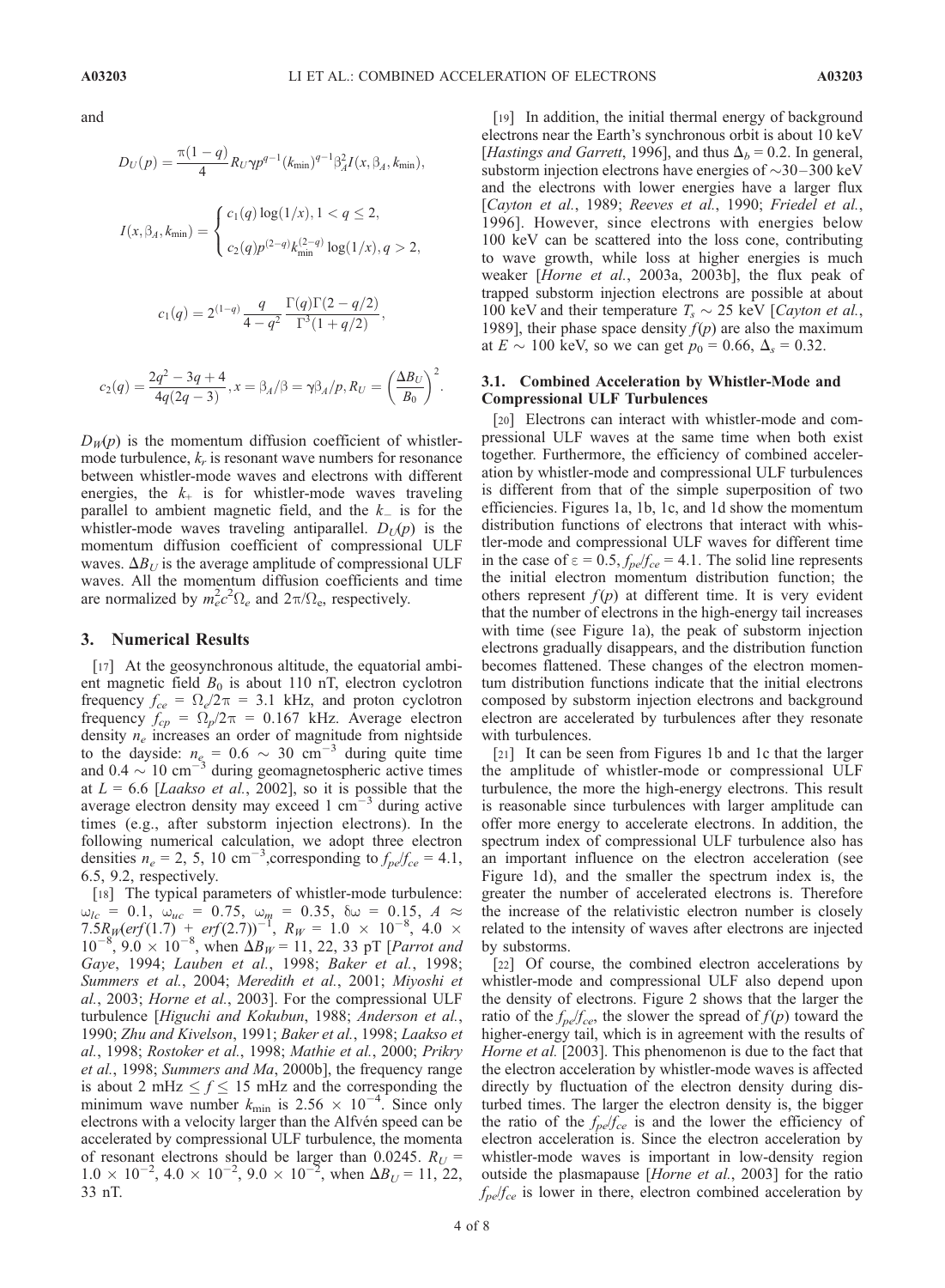

Figure 1. Electron momentum distribution functions at different time for the combined acceleration by whistlermode and compressional ULF turbulences.<br>Figure 2. Electron momentum distribution functions at  $t =$ 

the above two turbulences is more effective in the lowdensity regions too.

## 3.2. Difference of Electron Acceleration by Different Wave Turbulences

[23] The combined acceleration by whistler-mode waves and compressional ULF turbulences is most possible since many different mode waves may exist together in the outer radiation belt during the storms/substorms. However, it is also possible that sometimes only one kind of turbulence interacts with electrons by wave-particle resonance, since only one kind of wave exists during some storms/substorms [O'Brien et al., 2003]. Furthermore, some mode waves may be ignored in some regions if these waves are very weak there. Even for a shell with a same  $L$  value, the intensities of the whistler-mode and compressional ULF waves may be different at different MLTs. Thus if we neglect compressional ULF waves (or whistler-mode waves), the momentum diffusion coefficient  $D(p) = D_W(p)$  (or  $D(p) = D_U(p)$ ). Figure 3 shows the difference of electron accelerations in different cases. The dashed line denotes the electron momentum distribution functions when electrons are accelerated only by whistler-mode waves with  $R_W = 4.0 \times 10^{-8}$ for  $t = 6.6 \times 10^{7}$  (i.e., 6 hours). The dotted line denotes the  $f(p)$  when electrons are accelerated only by compressional ULF waves with  $R_U = 4.0 \times 10^{-2}$ ,  $q = 1.5$ . The dash-dotted line denotes the  $f(p)$  when electrons are accelerated jointly by two waves.

[24] It can be seen from Figure 3 that only electrons with  $p > 0.86$  can be accelerated by whistler-mode waves and the accelerated electrons are mainly substorm injection electrons. This means that substorm injection electrons can be regarded as seed electrons that can be accelerated by whistler-mode turbulence. Different from the whistler-mode turbulence, the compressional ULF waves can accelerate both substorm injection electrons and background hot electrons. In addition, the  $f(p)$  spreads toward the highenergy tail more quickly when electrons are accelerated by compressional ULF waves than by whistler-mode waves. The  $f(p)$  spreads most quickly in the case of combined acceleration of two turbulences.



 $4.4 \times 10^7$  (i.e., 4 hours) for the different  $f_{pe}/f_{ce}$ .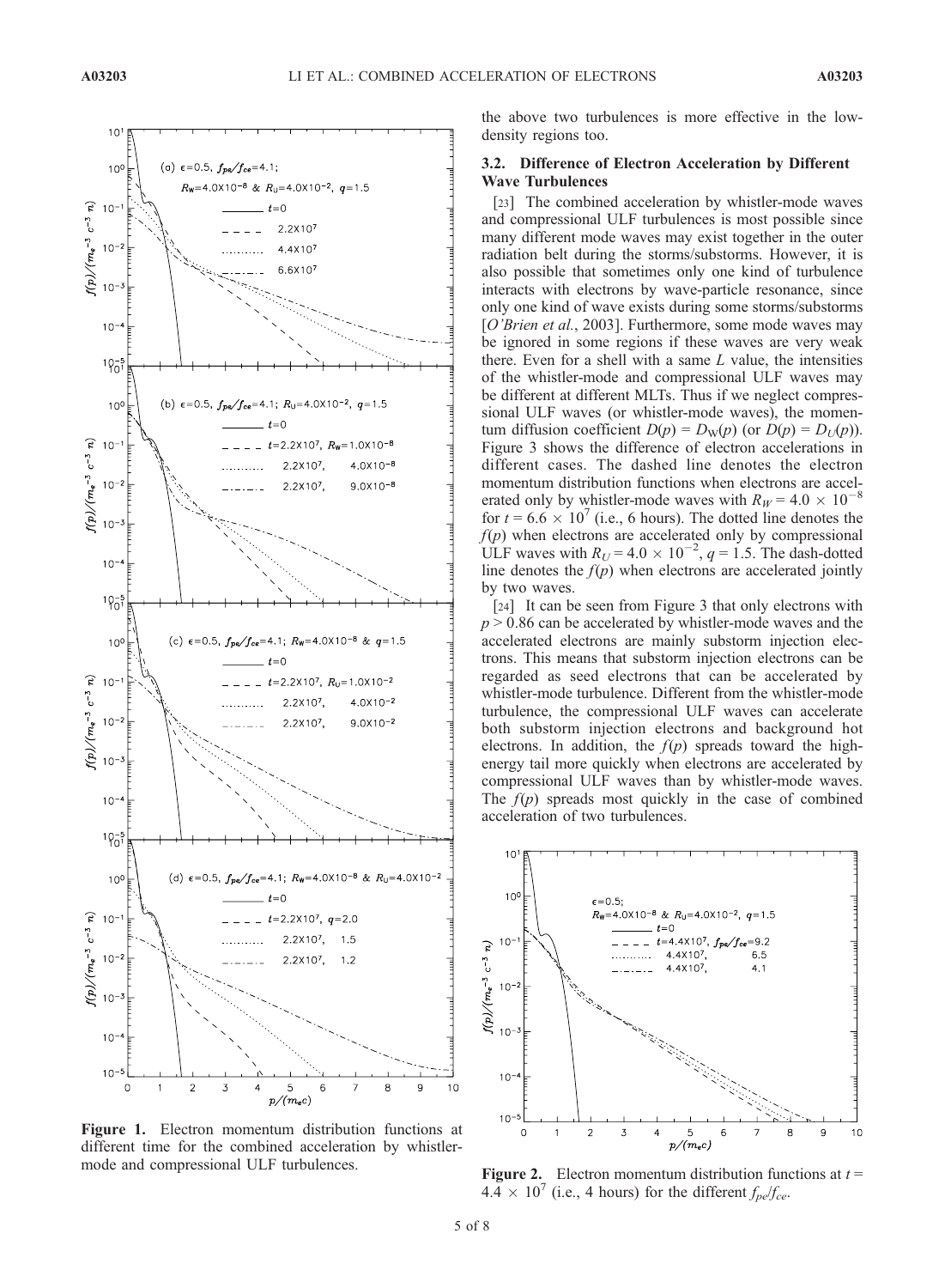

**Figure 3.** Electron momentum distribution functions at  $t =$  $6.6 \times 10^{7}$  (i.e., 6 hours) for the different accelerations by whistler-mode, compressional ULF, and combined turbulences, respectively.

[25] In order to estimate the acceleration capability, we define a relativistic electron density ratio  $\eta(t)$  which is equal to the ratio of the number of electrons with energy  $\geq$  1 MeV (i.e.,  $p \ge 2.78$ ) to the total number of electrons. Figure 4 shows the temporal evolution of the relativistic electron density ratio  $\eta(t)$  for three cases: whistler-mode turbulence, compressional ULF turbulence, and the combined turbulence. The relevant parameters are the same with those in Figure 3. At  $t = 8.8 \times 10^7$  (i.e., 8 hours), the relativistic electron density ratio  $\eta(t)$  is 0.0799 for the whistler-mode turbulence,  $\eta(t)$  is 0.615 for the compressional ULF turbulence, and  $\eta(t)$  is 0.925 for the combined turbulences. Apparently, the combined acceleration cannot be regarded as a simple superposition of the accelerations generated separately by the two kinds of turbulences. The acceleration efficiency of the compressional ULF turbulence is larger than that of the whistler-mode turbulence. The efficiency of combined acceleration of the whistler-mode and the compressional ULF turbulences is largest. This result is in agreement with the statistical observational results of O'Brien et al. [2003]. The combined acceleration of the whistler-mode and compressional ULF turbulences can cause the number density of the relativistic electrons increase largely within about 8 hours. Therefore it is very possible that the relativistic electrons enhancement on 10 January 1997 is the result of the combined acceleration by different waves.

[26] Finally, we can draw two conclusions from Figures 3 and 4. (1) Even in the magnetospheric quiet time (i.e., absence of substorm injection electrons), as long as the solar wind disturbance can excite ULF turbulences in the magnetosphere, a relativistic electron flux enhancement event can occur in the radiation belt. (2) Larger flux enhancement events of relativistic electrons always occur in the active time of the magnetosphere, since a substorm can offer more seed electrons and the strong turbulences that can accelerate these electrons. Substorm injection electrons may be a main source of relativistic electrons near the geosynchronous

orbit during the magnetic storms, especially during those storms that are accompanied by a series of substorms.

## 4. Conclusions and Discussion

[27] In this paper, in the quasi-linear approximation, we study the electron acceleration due to whistler-mode and compressional ULF wave turbulences near the geosynchronous orbit. On the basis of the observation data, we chose the spectrum parameters. The main results are summarized as follows:

[28] 1. The combined acceleration by two turbulences is the more effective at the low-density region outside the plasmapause, since the ratio  $f_{pe}/f_{ce}$  is lower there. The larger the amplitude of turbulence, the greater the number of accelerated electrons. Near the geosynchronous orbit, the combined acceleration by the whistler-mode and the compressional ULF turbulences can cause the number density of the relativistic electrons to increase largely within about 8 hours.

[29] 2. The whistler-mode turbulence can only accelerate substorm injection electrons with several hundreds of keV. So the whistler-mode turbulence acceleration may only play a role during substorms. However, the compressional ULF turbulence can accelerate both lower-energy background electrons and substorm injection electrons. So the compressional ULF turbulence may accelerate electrons during both substorms and quiet times.

[30] 3. Near the geosynchronous orbit, the compressional ULF turbulence can accelerate electrons more effectively than the whistler-mode turbulence, and it can accelerate more electrons to a higher energy than the whistler-mode turbulence. The combined acceleration of electrons by whistler-mode and compressional ULF turbulences is most effective.

[31] 4. Since during the magnetospheric active time a substorm can offer hot seed electrons and stronger turbulences, large flux enhancement events of relativistic electrons always occur during the active times of the magnetosphere. During some magnetic storms that are



**Figure 4.** Temporal evolution of  $\eta(t)$  with time for the different accelerations by whistler-mode, compressional ULF, and combined turbulences, respectively.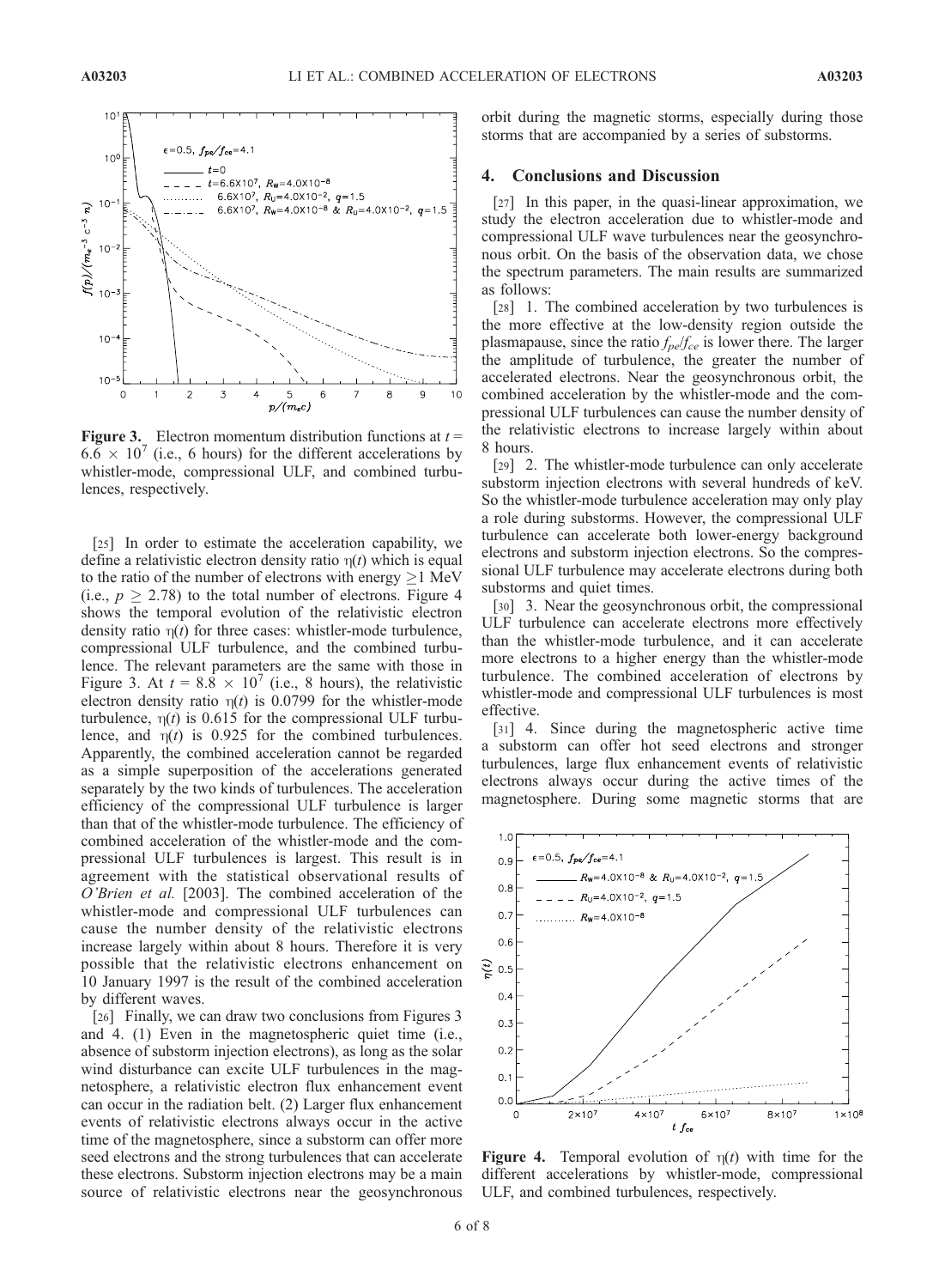composed of a series of substorms, extremely large flux enhancement events of relativistic electrons can also occur.

[32] Here we only study wave-electron interactions on the basis of the observation data near geosynchronous orbit and draw the conclusion that the electron acceleration by the compressional ULF turbulence is more effective than the whistler-mode turbulence. In other space regions, the amplitudes of compressional ULF and whistler-mode turbulences may be different and hence the conclusion may be different. Moreover, the new injection sources and loss of electrons may affect the number density increase of relativistic electrons. We will take into consideration these factors in the future work.

[33] **Acknowledgments.** This work was supported by NSFC 40025413. The authors are grateful to X. Li for many useful discussions

and suggestions.<br>[34] Lou-Ch Lou-Chuang Lee thanks Richard Horne and Richard Selesnick for their assistance in evaluating this paper.

#### References

- Anderson, B. J., M. J. Engebretson, S. P. Rounds, L. J. Zanetti, and T. A. Potemra (1990), A statistical study of Pc3-5 pulsations observed by the AMPTE/CCE magnetic fields experiment: 1. Occurrence distributions, J. Geophys. Res., 95, 10,495.
- Baker, D. N., T. I. Pulkkinen, X. Li, S. G. Kanekal, J. B. Blake, R. S. Selesnick, M. G. Henderson, G. D. Reeves, H. E. Spence, and G. Rostoker (1998), Coronal mass ejections, magnetic clouds, and relativistic magnetospheric electron events: ISTP, J. Geophys. Res., 103, 17,279.
- Blake, J. B., D. N. Baker, N. Turner, K. W. Ogilvie, and R. P. Lepling (1997), Correlation of changes in the outer-zone relativistic-electron population with upstream solar wind and magnetic field measurements, Geophys. Res. Lett., 24, 927.
- Cao, J.-B., G.-C. Zhou, X.-Y. Wang, D.-J. Wang, and C.-L. Cai (2002), Relationship among the electron event in April–May 1998, the magnetic storm and interplanetary condition, paper presented at 2002 Western Pacific Geophysics Meeting, AGU, Wellington, New Zealand.
- Cayton, T. E., R. D. Belian, S. P. Gary, T. A. Fritz, and D. N. Baker (1989), Energetic electron components at geosynchronous orbit, Geophys. Res. Lett., 16, 147.
- Elkington, S. R., M. K. Hudson, and A. A. Chan (1999), Acceleration of relativistic electrons via drift-resonance interaction with toroidal-mode Pc5 ULF oscillations, Geophys. Res. Lett., 26, 3273.
- Friedel, R. H. W., A. Korth, and G. Kremser (1996), Substorm onsets observed by CREES: Determination of energetic particle source regions, J. Geophys. Res., 101, 13,137.
- Hastings, D., and H. Garrett (1996), Spacecraft-Environment Interactions, Cambridge Univ. Press, New York.
- Higuchi, T., and S. Kokubun (1988), Waveform and polarization of compressional Pc5 waves at geosynchronous orbit, J. Geophys. Res., 93, 14,433.
- Horne, R. B., S. A. Glauert, and R. M. Thorne (2003), Resonant diffusion of radiation belt electrons by whistler chorus, Geophys. Res. Lett., 30(10), 1493, doi:10.1029/2003GL016963.
- Hudson, M. K., S. R. Elkington, J. G. Lyon, and C. C. Goodrich (2000), Increase in relativistic electron flux in the inner magnetosphere: ULF wave mode structure, Adv. Space Res., 25, 2327.
- Hudson, M. K., S. R. Elkington, J. G. Lyon, M. J. Wiltberger, and M. Lessard (2001), Radiation belt electron acceleration by ULF wave drift resonance: Simulation of 1997 and 1998 storms, in Space Weather, Geophys. Monogr. Ser., vol. 125, edited by P. Song, p. 289, AGU, Washington, D. C.
- Iles, R. H. A., A. N. Fazakerley, A. D. Johnstone, N. P. Meredith, and P. Buhler (2002), The relativistic electron response in the outer radiation belt during magnetic storms, Ann. Geophys., 20, 957.
- Laakso, H., et al. (1998), Field-line resonances triggered by a northward IMF turning, Geophys. Res. Lett., 25, 2991.
- Laakso, H., R. Pfaff, and P. Janhunen (2002), Polar observeration of electron density distribution in the Earth's magnetosphere. 1. Statistical results, Ann. Geophys., 20, 1711.
- Lauben, D. S., U. S. Inan, T. F. Bell, D. L. Kirchner, G. B. Hospodarsky, and J. S. Pickett (1998), VLF chorus emissions obsvered by PLOAR during the January 10, 1997, magnetic cloud, Geophys. Res. Lett., 25, 2995.
- Li, L.-Y., J.-B. Cao, and G.-C. Zhou (2004), Acceleration of ''seed electrons'' by whistler turbulence near the geosynchronous orbit, Chin. J. Geophys., 47, 756.
- Li, X., D. N. Baker, M. Temerin, T. E. Cayton, E. G. D. Reeves, R. S. Selesnick, J. B. Blake, G. Lu, S. G. Kanekal, and H. Singer (1999), Rapid enhancements of relativistic electrons deep in the magnetosphere during May 15, 1997 magnetic, J. Geophys. Res., 104, 4467.
- Mathie, R. A., and I. R. Mann (2000), Observations of Pc5 field line resonance azimuthal phase speeds: A diagnostic of their excitation mechanism, J. Geophys. Res., 105, 10,713.
- Meredith, N. P., R. B. Horne, and R. R. Anderson (2001), Substorm dependence of chorus amplitudes: Implications for the acceleration of electrons to relativistic energies, J. Geophys. Res., 106, 13,165.
- Meredith, N. P., R. B. Horne, R. H. A. Illes, R. M. Thorne, D. Heynderickx, and R. R. Anderson (2002), Outer zone relativistic electron acceleration associated with substorm-enhanced whistler mode chorus, J. Geophys. Res., 107(A7), 1144, doi:10.1029/2001JA900146.
- Meredith, N. P., M. Cain, R. B. Horne, R. M. Thorne, D. Summers, and R. R. Anderson (2003), Evidence for chorus-driven electron acceleration to relativistic energies from a survey of geomagnetically disturbed periods, J. Geophys. Res., 108(A6), 1248, doi:10.1029/ 2002JA009764.
- Miyoshi, Y., A. Morioka, T. Obara, H. Misawa, T. Nagai, and Y. Kasahara (2003), Rebuilding process of the outer radiation belt during the 3 November 1993 magnetic storm: NOAA and Exos-D observations, J. Geophys. Res., 108(A1), 1004, doi:10.1029/2001JA007542.
- Nakamura, R., J. B. Blake, S. R. Elkington, D. N. Baker, W. Baumjohann, and B. Klecker (2002), Relationship between ULF waves and radiation belt electrons during the March 10, 1998, storm, Adv. Space Res., 30, 2163.
- O'Brien, T. P., K. R. Lorentzen, I. R. Mann, N. P. Meredith, J. B. Blake, J. F. Fennell, M. D. Looper, D. K. Milling, and R. R. Anderson (2003), Energization of relativistic electrons in the presence of ULF power and MeV microbursts: Evidence for dual ULF and VLF acceleration, J. Geophys. Res., 108(A1), 1004, doi:10.1029/2001JA007542.
- Parrot, M., and C. A. Gaye (1994), A statistical survey of ELF waves in a geostationary orbit, Geophys. Res. Lett., 21, 2463.
- Posch, J. L., M. J. Engebretson, V. A. Pilipenko, W. J. Hughes, C. T. Russell, and L. J. Lanzerotti 2003, Characterizing the long-period ULF response to magnetic storms, J. Geophys. Res., 108(A1), 1029, doi:10.1029/2002JA009386.
- Prikry, P., R. A. Greenwald, G. J. Sofko, J. P. Villian, C. W. S. Ziesolleck, and E. Friis-Christensen (1998), Solar-wind-driven pulsed magnetic reconnection at the dayside magnetopause, Pc5 compressional oscillations, and field line resonances, J. Geophys. Res., 103, 17,307.
- Reeves, G. D. (1998), Relativistic electrons and magnetic storms: 1992 1995, Geophys. Res. Lett., 25, 1817.
- Reeves, G. D., T. A. Fritz, T. E. Cayton, and R. D. Belian (1990), Multisatellite measurements of the substorm injection system, Geophys. Res. Lett., 17, 2015.
- Reeves, G. D., K. L. McAdams, R. H. W. Friedel, and T. P. O'Brien (2003), Acceleration and loss of relativistic electrons during geomagnetic storms, Geophys. Res. Lett., 30(10), 1529, doi:10.1029/2002GL016513.
- Rostoker, G., S. Skone, and D. N. Baker (1998), On the origin of relativistic electrons in the magnetosphere associated with some geomagnetic storms, Geophys. Res. Lett., 25, 3701.
- Russell, C. T. (2000), How northward turnings of the IMF can lead to substorm expansion onsets, Geophys. Res. Lett., 27, 3257.
- Schlickeiser, R., and J. A. Miller (1998), Quasi-linear theory of cosmic ray transport and acceleration: The role of oblique magnetohydrodynamic waves and transit-time damping, Astrophys. J., 492, 352.
- Selesnick, R. S., and J. B. Blake (1998), Radiation belt electron observations following the January 1997 magnetic cloud event, Geophys. Res. Lett., 25, 2553.
- Steinacker, J., and J. A. Miller (1992), Stochastic gyroresonant electron acceleration in a low-beta plasma interaction with parallel transverse cold plasma waves, Astrophys. J., 393, 764.
- Summers, D., and C. Y. Ma (2000a), A model for generating relativistic electrons in the Earth's inner magnetospheres based on gyroresonant wave-particle interactions, J. Geophys. Res., 105, 2625.
- Summers, D., and C. Y. Ma (2000b), Rapid acceleration of electrons in the magnetosphere by fast-mode MHD waves, J. Geophys. Res., 105, 15,887.
- Summers, D., C. Y. Ma, N. P. Meredith, R. B. Horne, R. M. Thorne, and R. R. Anderson (2004), Modeling outer-zone relativistic electron response to whistler-mode chorus activity during substorms, J. Atmos. Sol. Terr. Phys., 66,133.
- Tsurutani, T. B., and E. J. Smith (1977), Two types of magnetospheric ELF chorus and their substorm dependencies, J. Geophys. Res., 82, 5112.